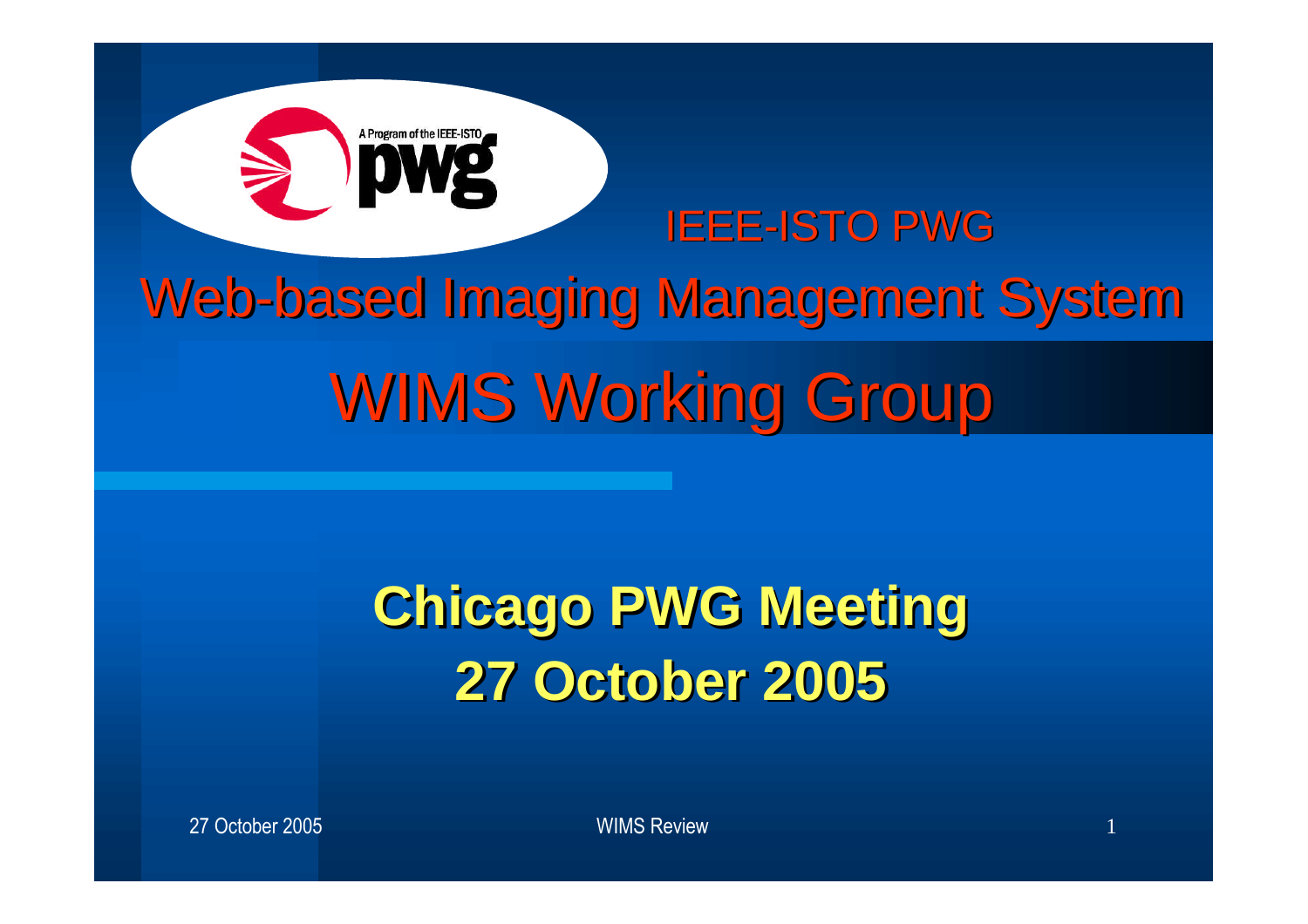# **Agenda - Morning**

**Morning Meeting – WIMS/CIM**

- **9:00 Introductions and Attendance**
- **9:15 WIMS/CIM WG Origination, Purpose & Activities**
- **9:30 Situation and Tentative Next Steps**
- **9:45 Rick's Presentation to CIM Core**
	- ftp://ftp.pwg.org/pub/pwg/wims/wd/wd-wimscimalign-intro1-20050929.ppt
- **10:00 Break**
- **10:15 Ira's Analysis**
	- ftp://ftp.pwg.org/pub/pwg/wims/wd/wd-wimscimprint10-20050804.htm
- **11:15 Rick's Alignment Suggestions**
	- ftp://ftp.pwg.org/pub/pwg/wims/wd/wd-wimscimalign-20050822.pdf
- **12:00 Discussion of Objectives of and Impact on PWG with respect to CIM and Web Services Management to be held on Friday**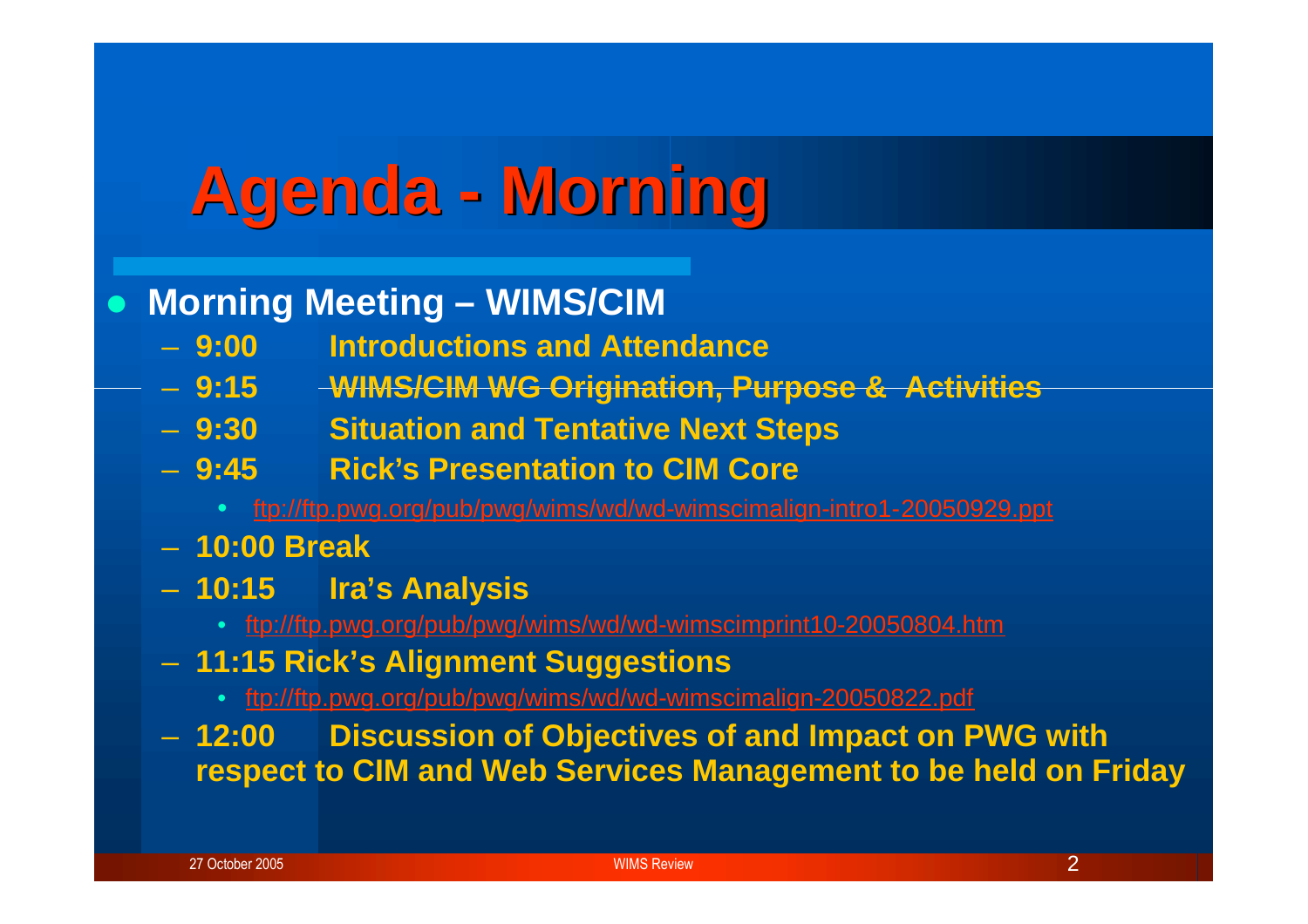## **WIMS/CIM WG Origination, Purpose & Activities**

**Alliance with DMTF: "Together, the groups will work to review and update the DMTF's Common Information Model (CIM) with input based on the latest Printer Management Information Base (MIB) and the PWG Common Semantic Model."**

**June 14, 2005 DMTF Press release**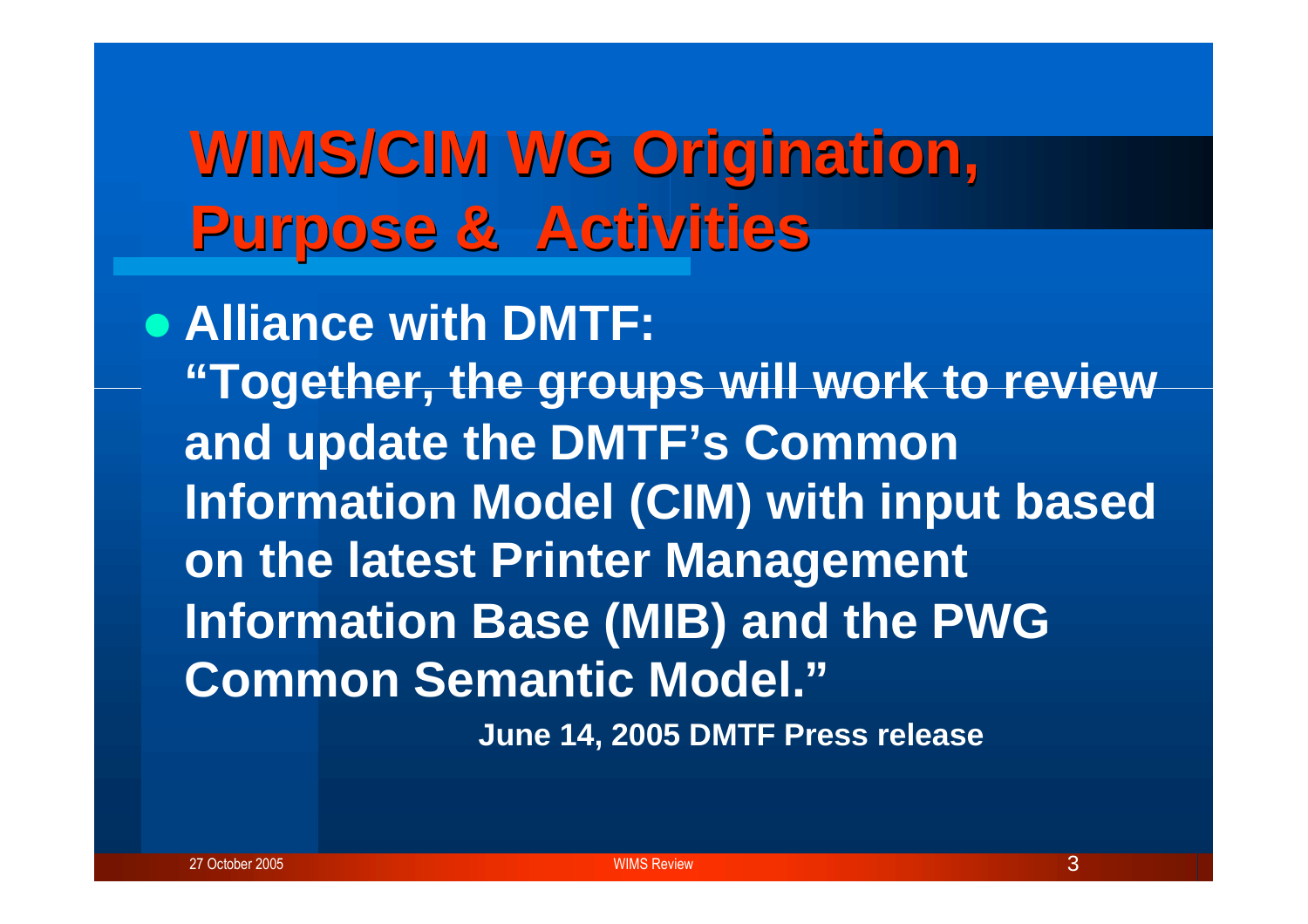### **PWG Rational**

- **The PWG Semantic Model, enhanced with WIMSdeveloped elements for device management, is the basis for the management of imaging services, devices and jobs, regardless of application or protocol**
- **CIM is a prevalent management models mechanism and has been identified to provide the management models for various Web Services- oriented Management approaches.**
- **Ergo: CIM should embody the PWG Semantic model with respect to imaging**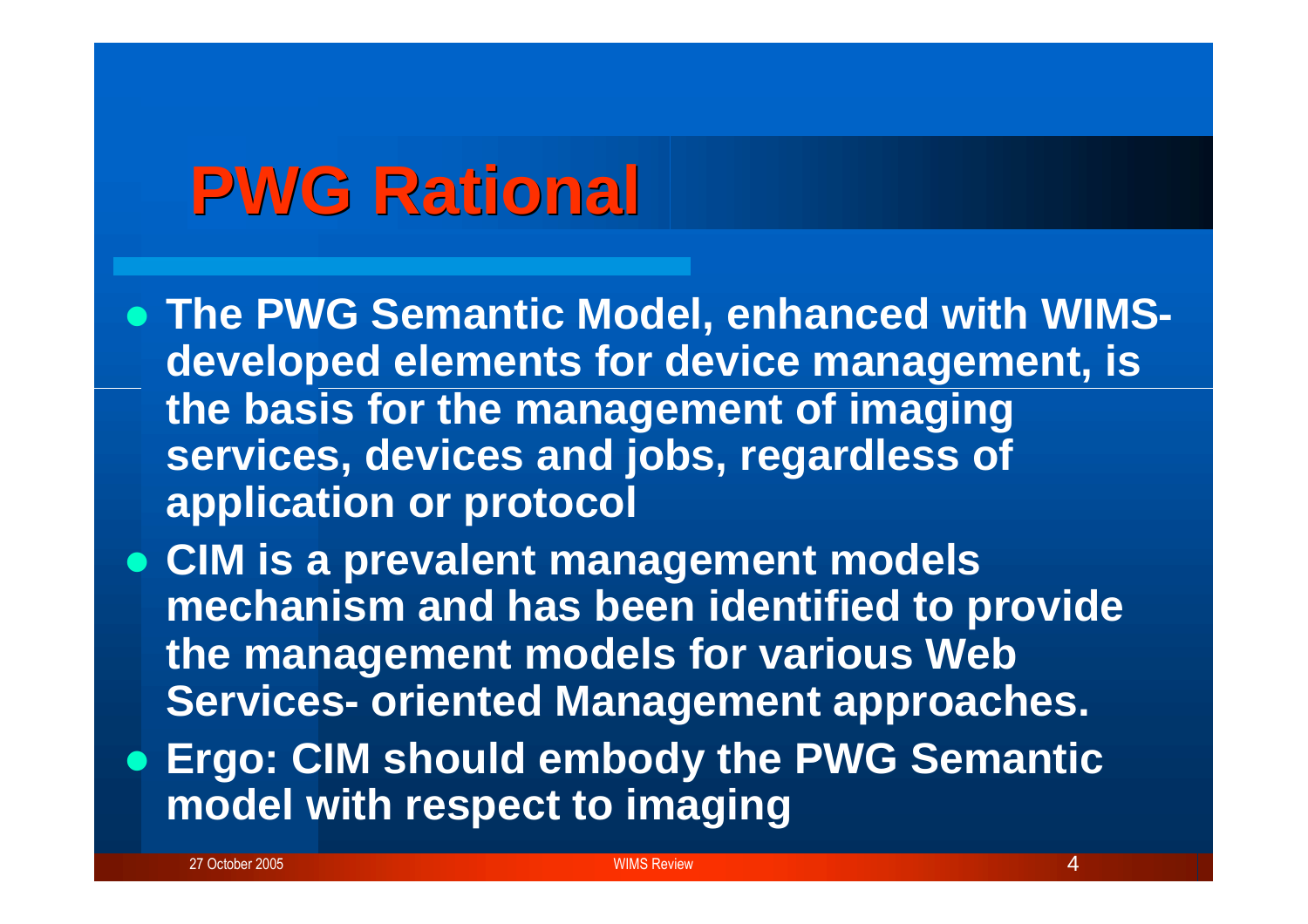# **DMTF/CIM –Web Services**

- **Sept 17: Web Services for Management (WS-Management) specification submitted to the DMTF for further refinement and finalization as a Web servicesbased management standard.**
	- **http://xml.coverpages.org/ni2005-09-17-a.html**
- **Sept 12: DMTF to expose CIM and WBEM standards via the leading Web services management technologies (WS\_Management) …. Web Services Distributed Management (WSDM) specification from OASIS will be mapped to CIM and other DMTF technologies**
	- **http://www.dmtf.org/newsroom/releases/2005\_09\_12b**
- **Proposal for a CIM mapping to WSDM** 
	- **http://www-**

**128.ibm.com/developerworks/webservices/library/specification/w s-wsdm**

27 October 2005 WIMS Review 5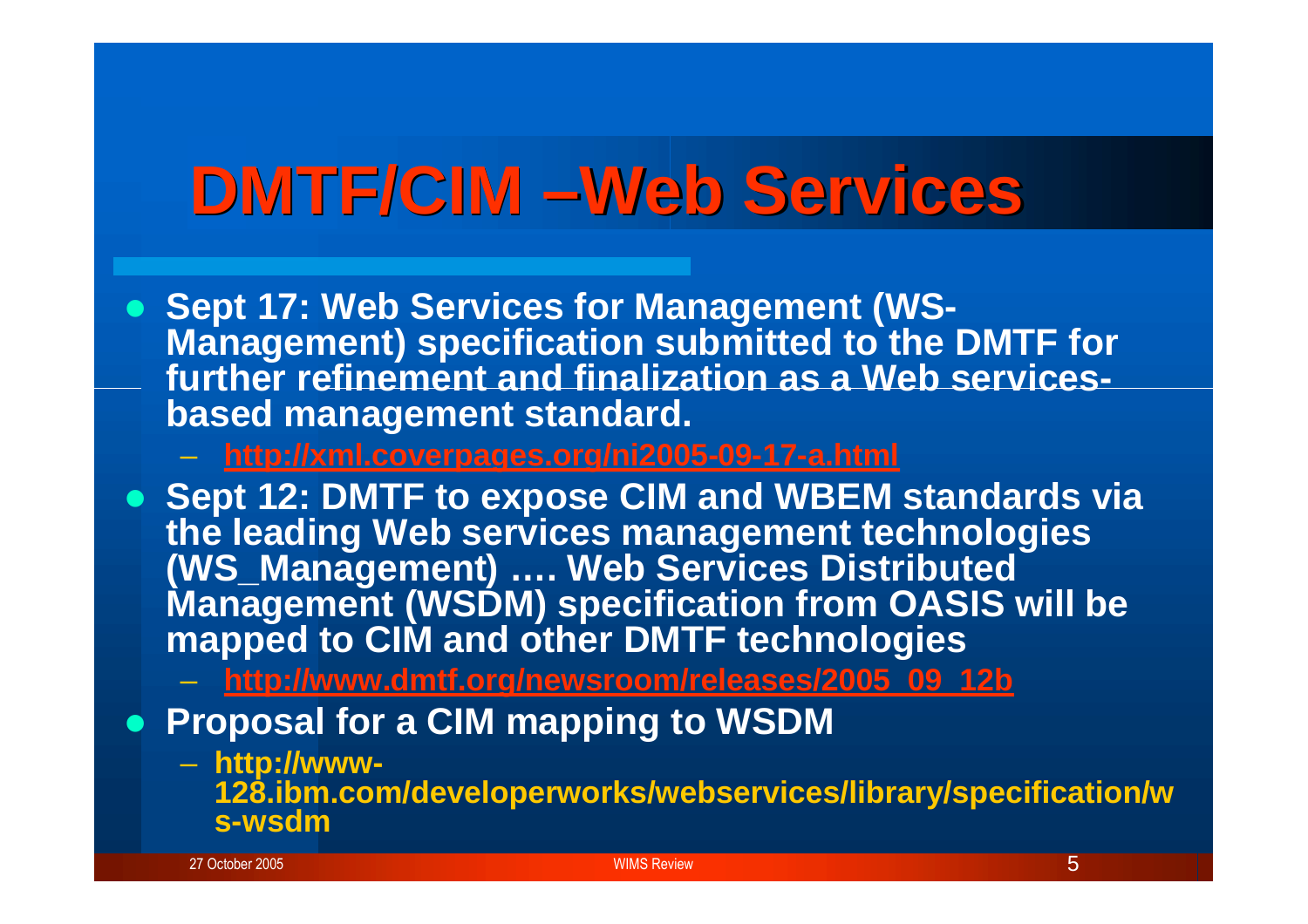### **Agreement**

- **Work Register (July 2005)**
	- **http://www.dmtf.org/about/register/PWG-DMTFWorkRegister.pdf**
- **Mission**
	- review and update the CIM model based on the updated Printer MIBv2, the PWG Semantic Model and web services protocols
- Schedule
	- Education period (July through August, 2005)
	- Content evaluation period (September through October, 2005)
	- Mapping (November, 2005)
	- Draft review / revision(s) (December, 2005)
	- Last Call (December, 2005)
	- Formal Approval (January, 2006)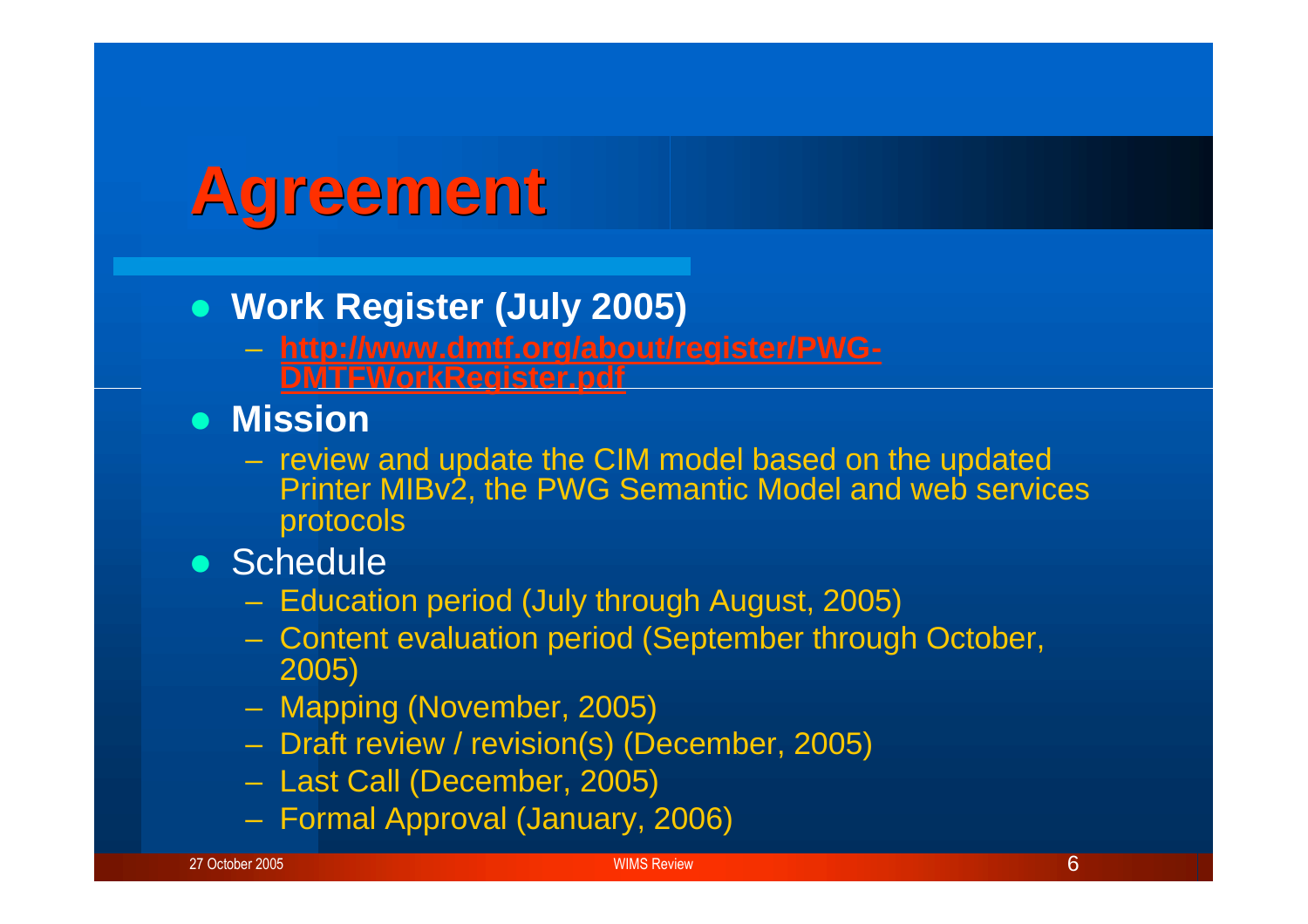### **PWG Actions**

- **CIM Alignment WG formed as subgroup to WIMS**
	- **Weekly Phone Conferences**
- **Existing CIM Model Studied**
	- **ftp://ftp.pwg.org/pub/pwg/wims/cim/CIM\_Device\_Printing.pdf**
- **Areas of Inconsistency Documented and Changes Proposed**
	- **ftp://ftp.pwg.org/pub/pwg/wims/wd/wd-wimscimprint10-20050804.htm**
	- **ftp://ftp.pwg.org/pub/pwg/wims/wd/wd-wimscimalign-20050822.pdf**
- **Update Process Considered –Change Request?**
- **Attempts made to establish CIM liason**
	- **ftp://ftp.pwg.org/pub/pwg/wims/wd/wd-wimscimalign-intro1-20050929.ppt**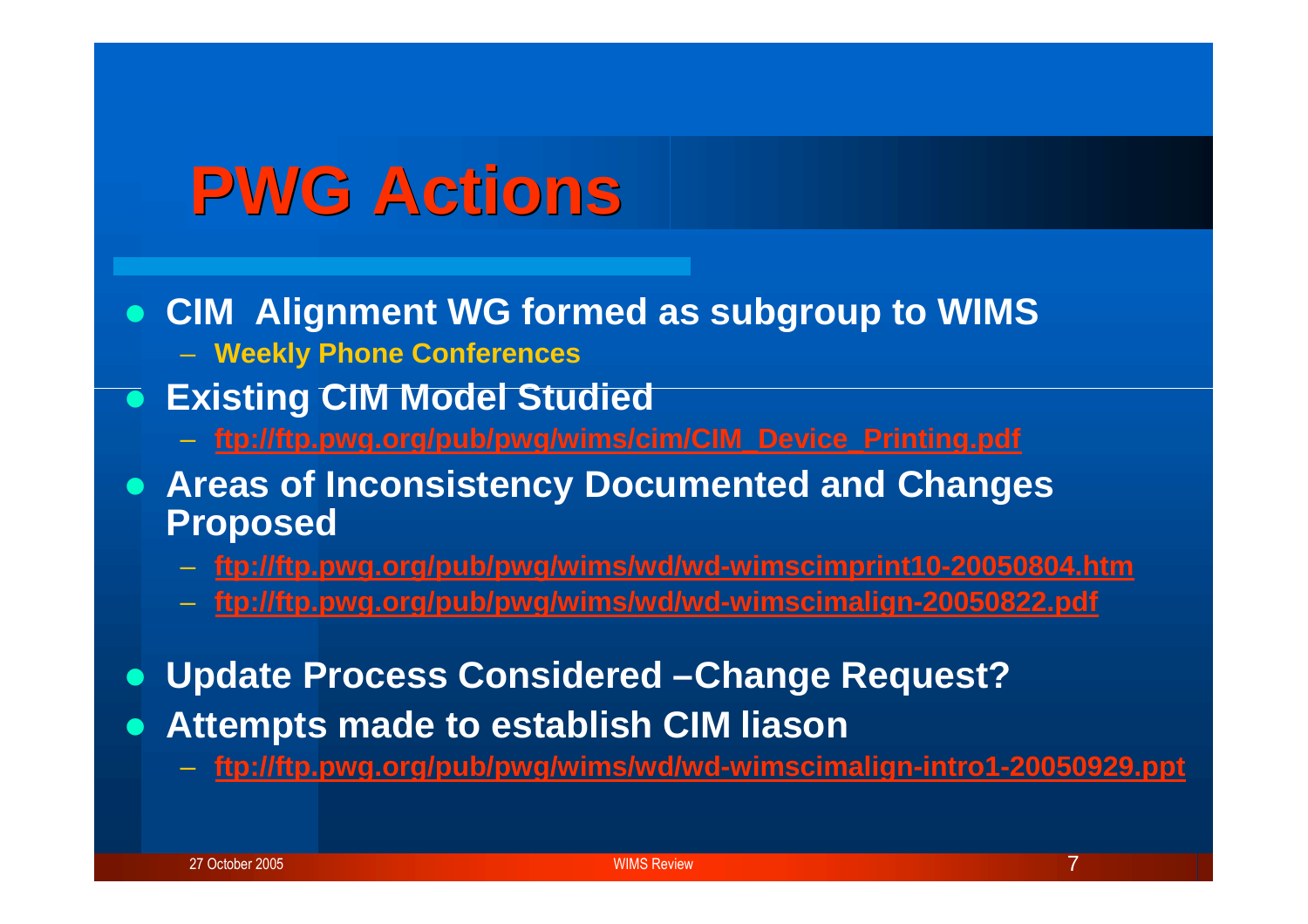# **Comments on CIM "Printer"**

- **Structural problems**: blends Printer MIB and IPP "printer" models, mixing device and job properties
- **Vague or meaningless properties**: contains properties that cannot be implemented reliably or interoperably.
- **MappingStrings or ModelCorrespondence attributes**: some MappingStrings point to the wrong MIB; need additional MappingStrings or ModelCorrespondences to help implementers and future editors.
- **Read/write attributes:** CIM properties by default are readonly. Writable attributes are not identified
- **Mutable and Modifiable attributes:** to be added
- 27 October 2005 No. 1996 No. 1997 No. 1998 No. 1998 No. 1999 No. 1999 No. 1999 No. 1999 No. 1999 No. 1999 No. 199 **Incompleteness**: CIM\_Printer class includes small number of Printer MIB properties. Additionally, the other printingrelated objects (PrintService, PrintQueue, PrintJob) should be aligned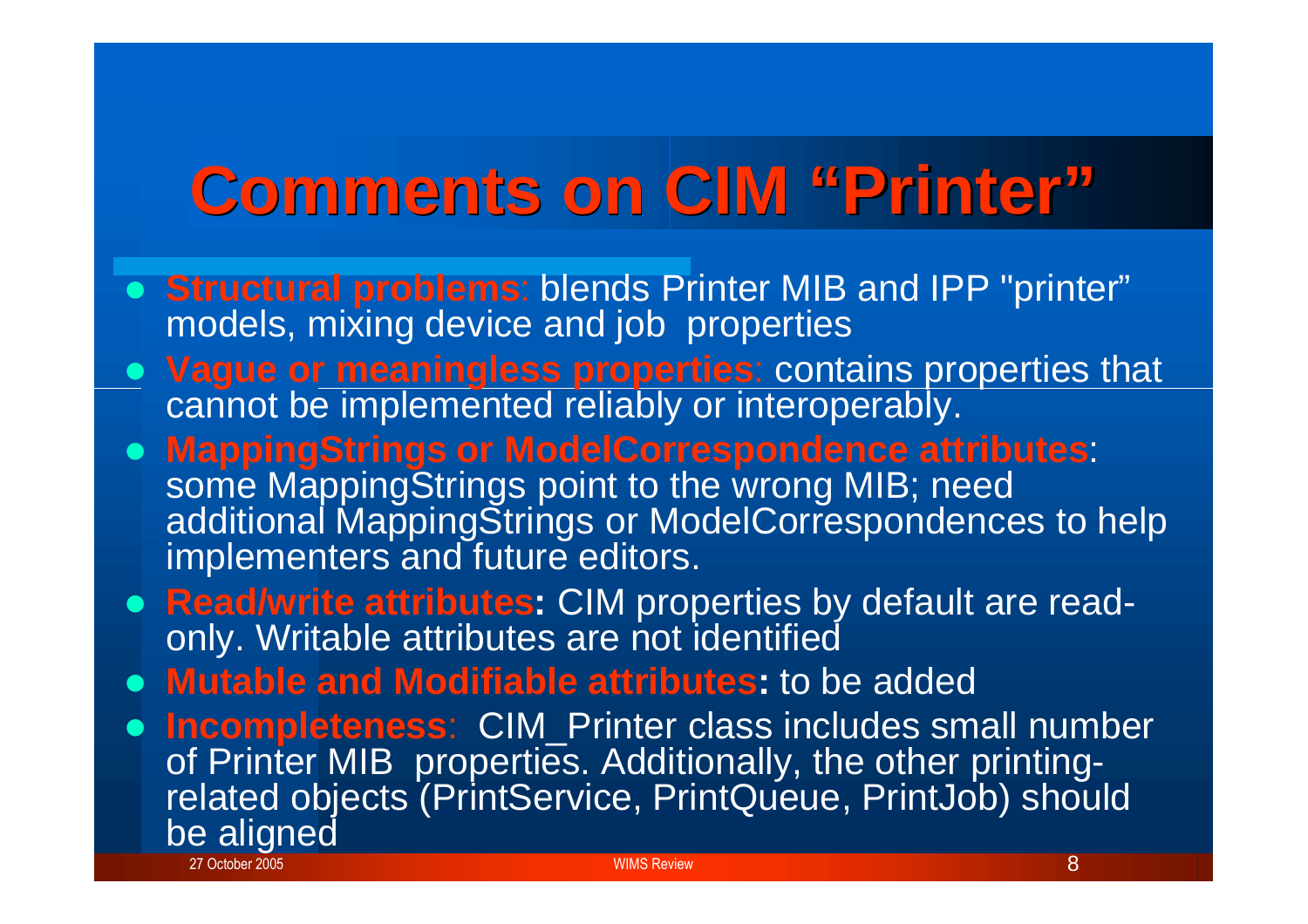#### **Situation with DMTF/CIM**

- **Except for some suggestions from individuals, there has been no cooperative effort from the DMTF**
- **The CIM-Alignment group did get some time to present ideas to CIM-Core, but:**

– **There was no direction,**

– **There was apparent reluctance to change**

 **The DMTF/CIM Process for change is at best long, arduous and labor intensive.**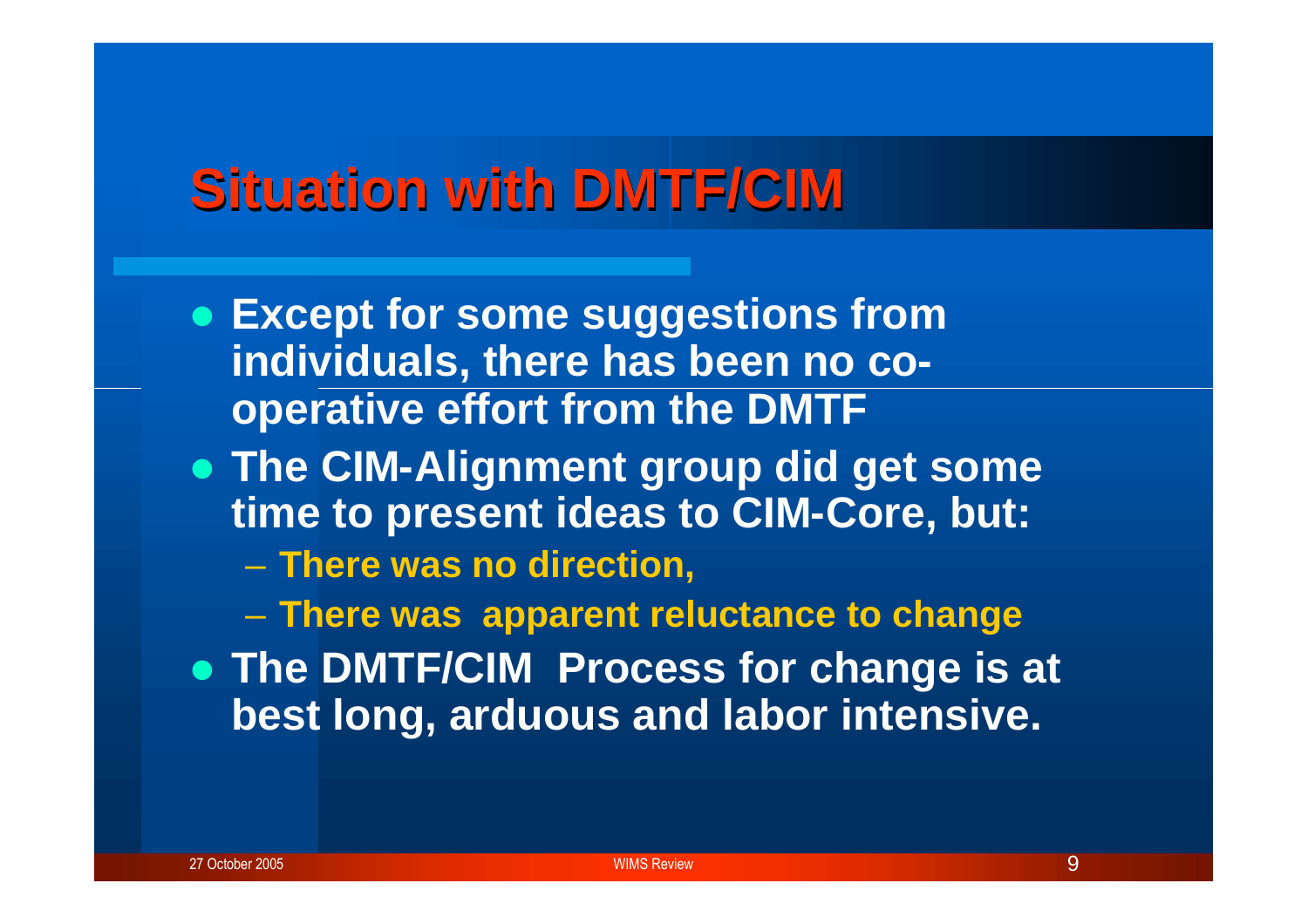### **Tentative Next Steps**

- Work Product 1: CR #1 "Pipe cleaner", an "Editorial CR" addressing description issues only.
	- Primary intent is to develop the relationship and the process for alignment- Changes are useful but non-contentious
- Work Product 2: CR #2 The "Technical CR" will add new elements and deprecate wrong elements
	- This would be attempted only if there is usable CIM support and a reasonable process developed in implementing CR#1
- Work Product 3: Introduce new "imaging" classes either in conjunction with CIM or as a private PWG vender extension .
- Work Product 4: DMTF Standard Profile for Printing. This is a much bigger effort specifically aimed at WEBM and of more limited utility.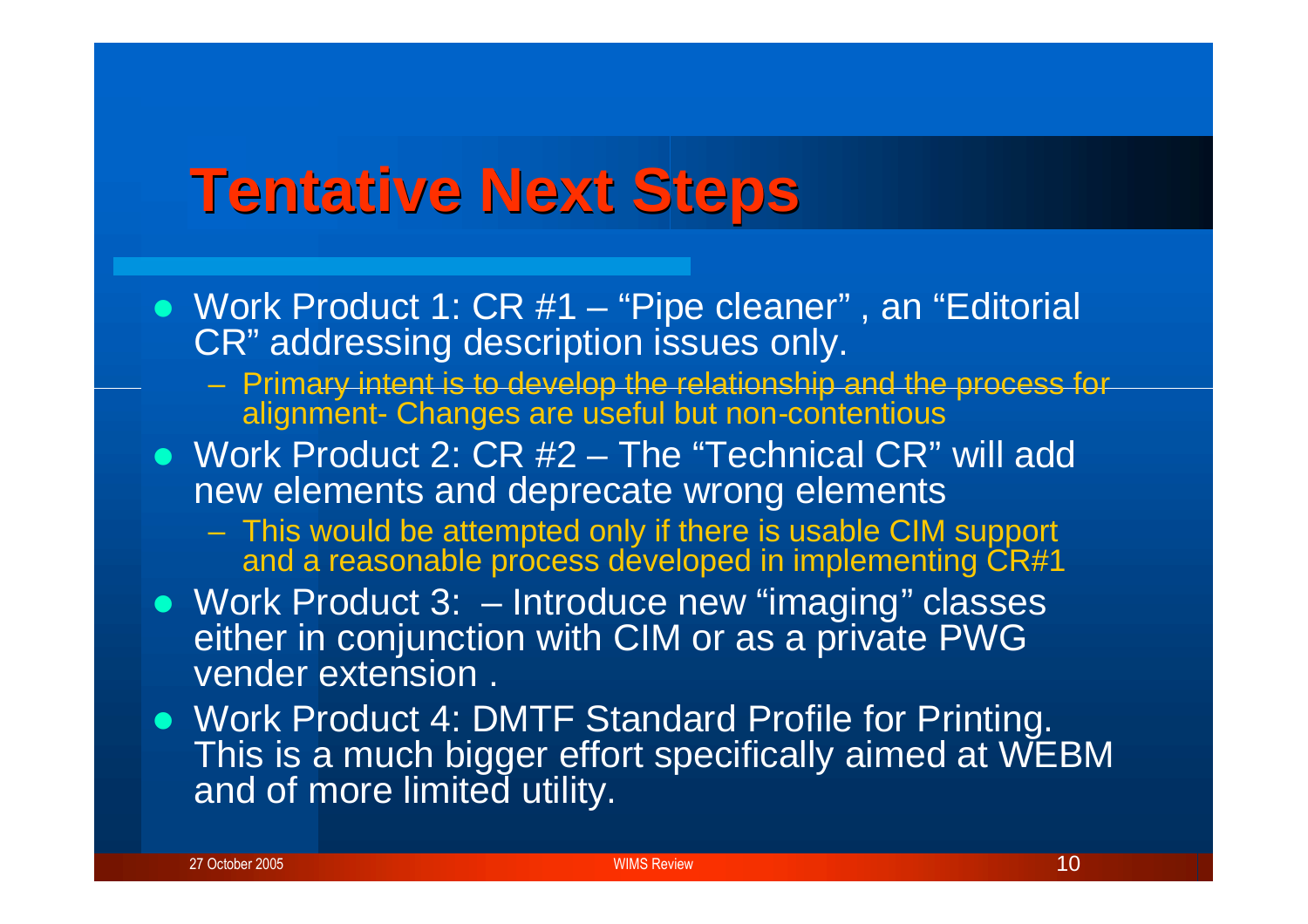### **Summary Comments**

- **Is a consistent Management Model for imaging desirable?**
- **Is the PWG Semantic Model the best existing basis for such a model?**
- **Is DMTF/CIM the best vehicle for establishing this model within the general context of Management, and of Web Services based Management?**
- **Can PWG Membership encourage CIM Co-operation?**
- **Will PWG Membership participate in the effort?**
- **What is a reasonable goal?**
- **Subject for Friday's Planning Meeting**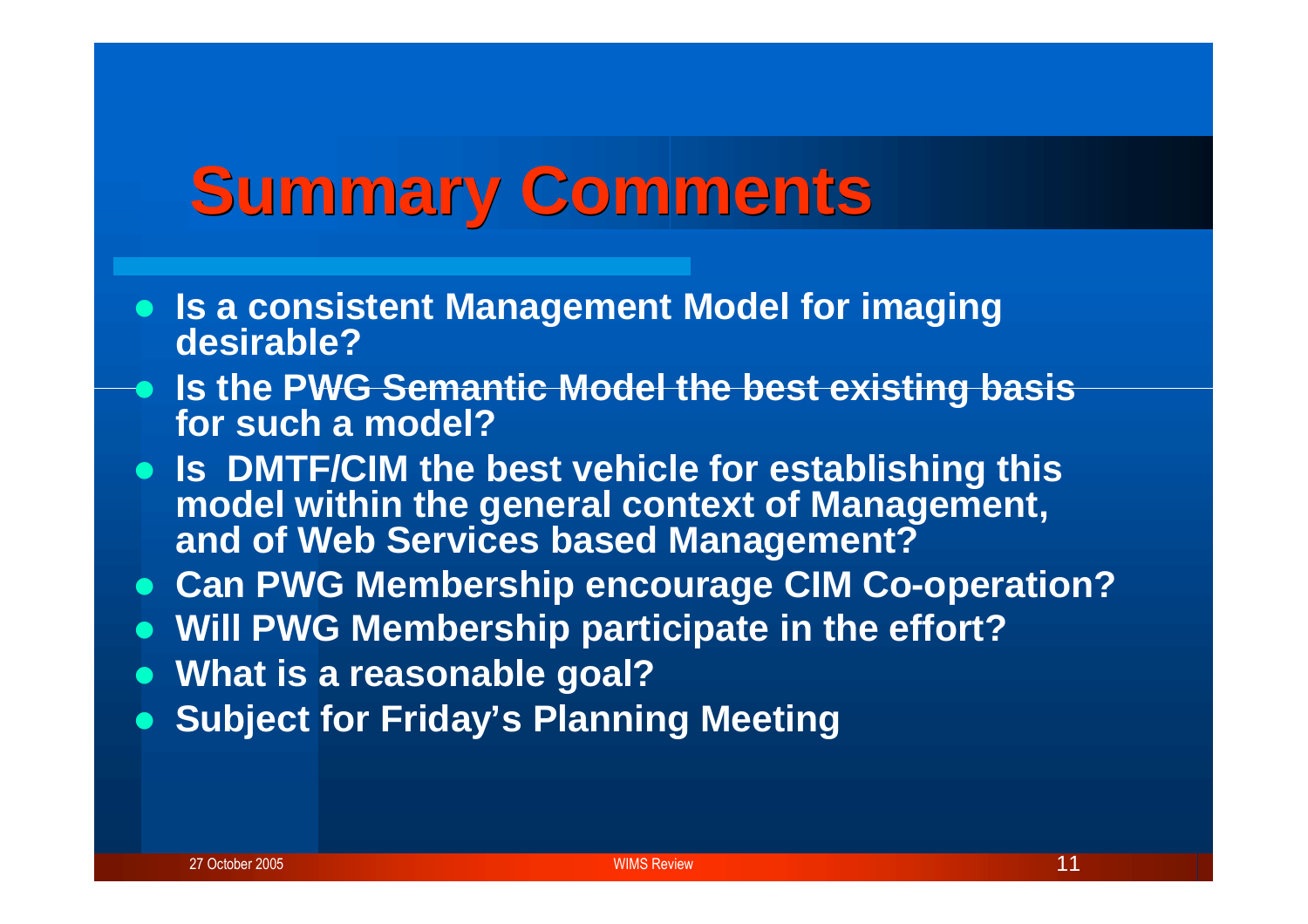### **Agenda – Afternoon**

**Afternoon Meeting – WIMS**

- **1:00 Introductions and Attendance**
- **1:10 Acceptance of Last F-F Minutes –**
	- **ftp://ftp.pwg.org/pub/pwg/wims/minutes/wims\_050714.pdf**
- **1:15 Summary of WIMS WG Activities**
	- **Counter Spec PWG Approval**
	- **CIM Subgroup**
	- **Updated WIMS Schema**
	- **WIMS Protocol Document**
- **2:00 Identification and Discussion of Schema**
	- ftp://ftp.pwg.org/pub/pwg/wims/schemas**/**
- **3:00-3:15 Break**
- 
- **3:15-5:00 Page-Turner on WIMS Protocol Draft**
	- ftp://ftp.pwg.org/pub/pwg/wims/wd/wd-wims10-20051019.pdf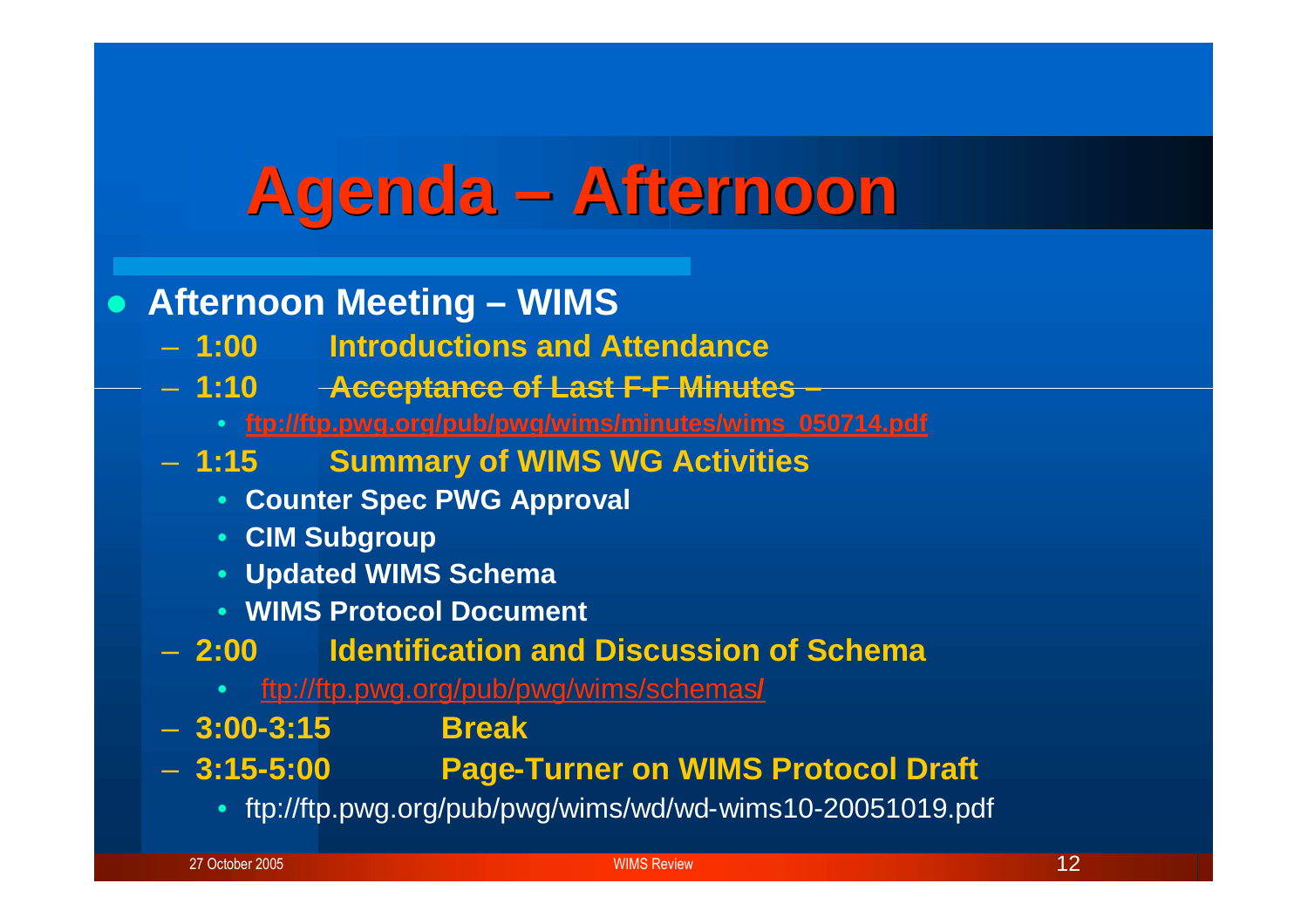# **Counter Spec/Counter MIB**

- **Counter Spec approval as Candidate Standard 27 September**
	- **ftp://ftp.pwg.org/pub/pwg/wims/wd/wdwimscount10-20050824.doc**
	- **(not yet posted as Candidate Standard)**
- **Counter MIB – MIB Mapping of Counter Spec**
	- **ftp://ftp.pwg.org/pub/pwg/wims/wd/lcrcwimscountmib10-20050616.pdf**
	- **needs prototype before Vote for Candidate Standard**
	- **Steering Committee suggests submitting for Formal Vote as PWG Informational Document**
- **Counter XML Schema**
	- **Incomplete**
	- **Soliciting more members to contribute and to prototype**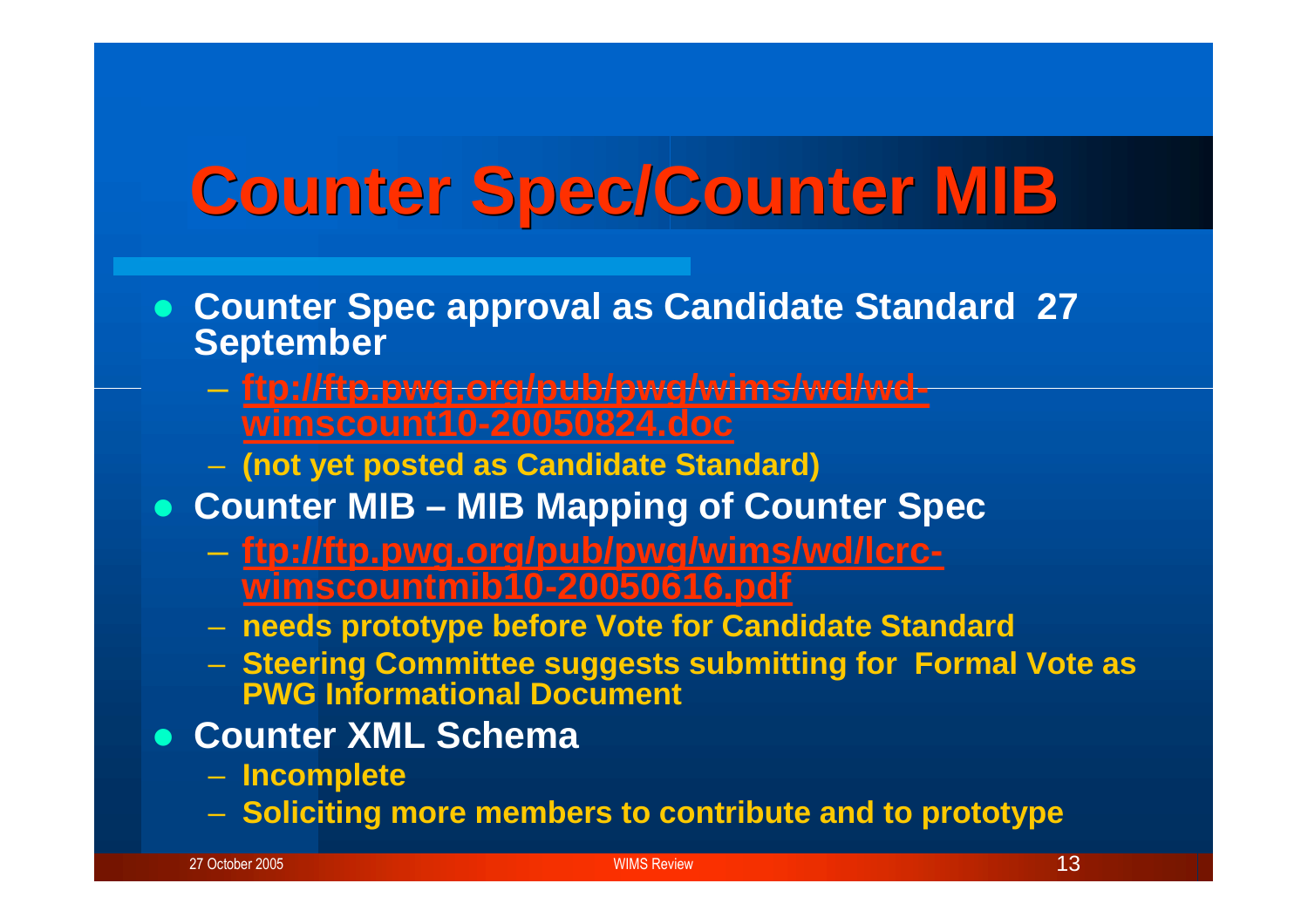# **CIM Alignment Subgroup**

**CIM Alignment Activity made subgroup** – **Aggressive Schedule** – **Subject Commonality Craig Whittle as Co-Chair Distinguished from WIMS "Protocol"** – **Separate Weekly Phone Conferences** – **Mailings on WIMS list, but designated with CIM headering the subject line**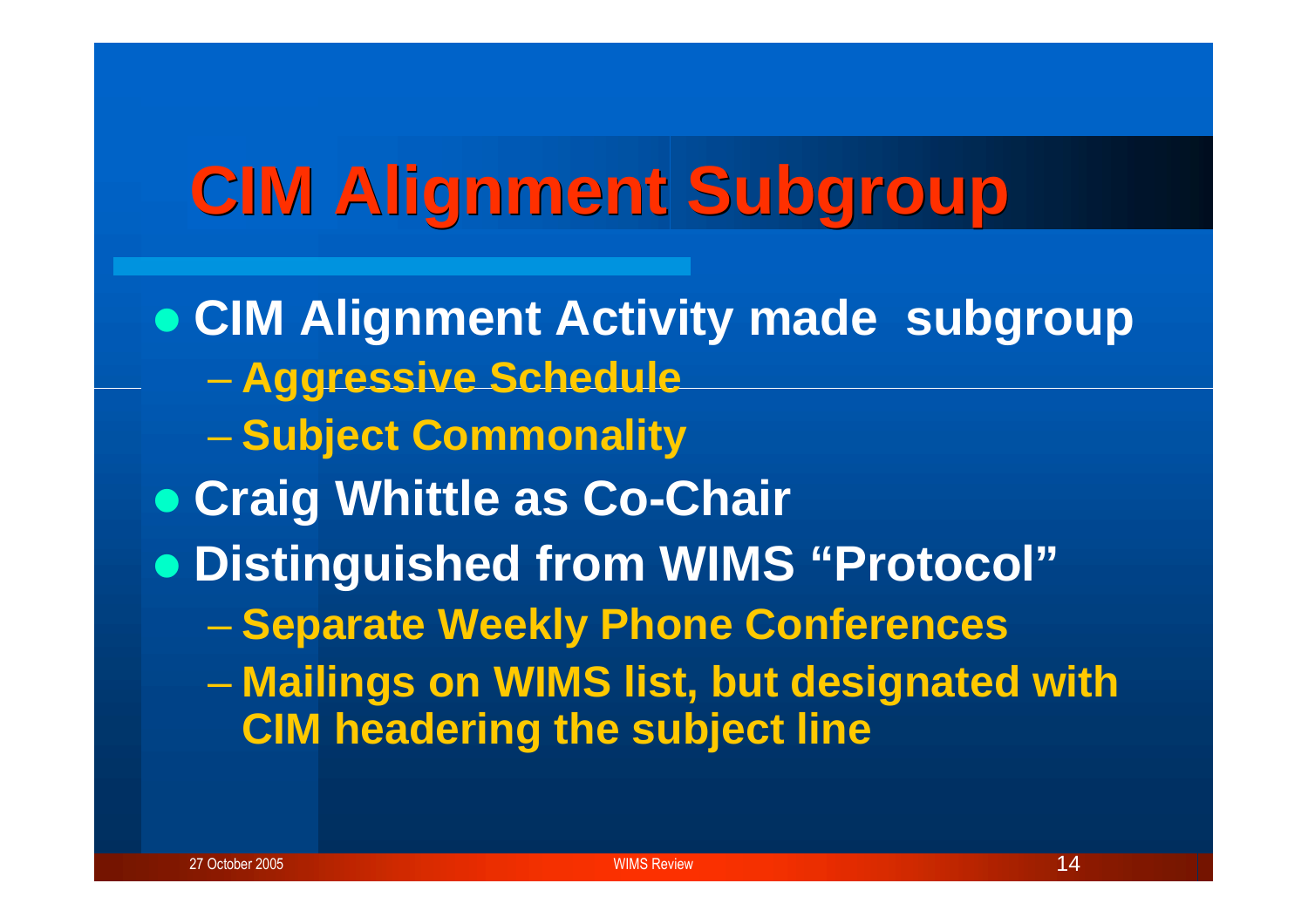### **WIMS Schema**

- **ftp://ftp.pwg.org/pub/pwg/wims/schemas/wimsmsg-20051004.xsd - WIMS Message**
- **ftp://ftp.pwg.org/pub/pwg/wims/schemas/wimsbase-20050912.xsd - WIMS Base v0.30 - Agent, Device, Manager, Service, System**
- **ftp://ftp.pwg.org/pub/pwg/wims/schemas/wimstype-20050912.xsd- WIMS Type v0.30**
- **ftp://ftp.pwg.org/pub/pwg/wims/schemas/alert-20050912.xsd - Alert v0.50**
- **ftp://ftp.pwg.org/pub/pwg/wims/schemas/events-20050912.xsd - Events v0.80**
- **ftp://ftp.pwg.org/pub/pwg/wims/schemas/report-20050912.xsd - Report v0.50**
- **ftp://ftp.pwg.org/pub/pwg/wims/schemas/resource-20050912.xsd - Resource v0.70**
- **ftp://ftp.pwg.org/pub/pwg/wims/schemas/schedule-20050912.xsd - Schedule v0.93**
- **ftp://ftp.pwg.org/pub/pwg/wims/schemas/subunits-20050912.xsd - Subunits v0.40**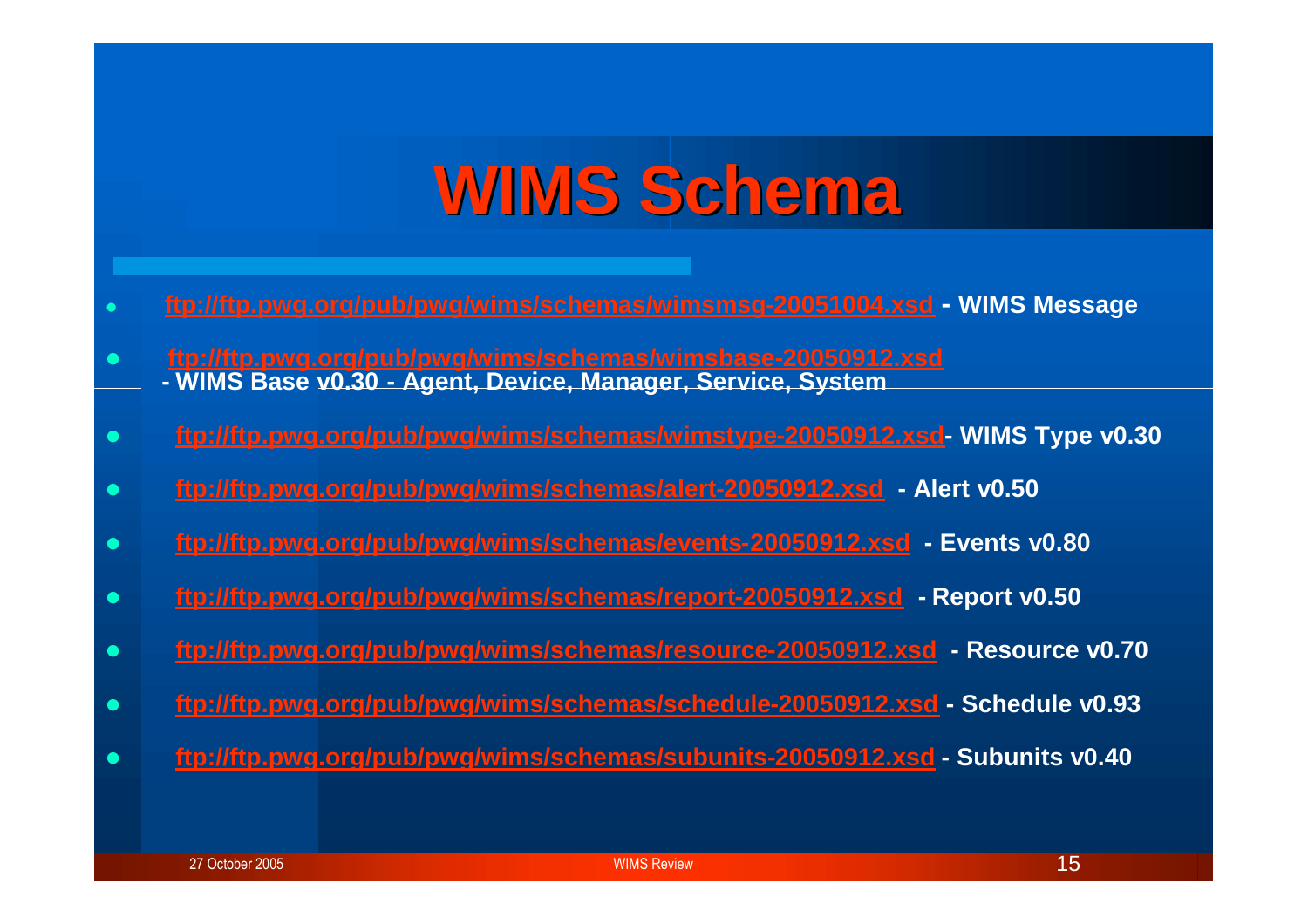### **WIMS Protocol Document**

- **At ftp://ftp.pwg.org/pub/pwg/wims/wd/wd-wims10- 20051019.pdf**
- **e** Revamped to make more general
- **All sections updated and aligned with updated Schema**
- **Addressed suggestions for conventional Managerinitiated and Immediate modes**
- **Submitted to Working Group for Last Call**
- **Intend PWG Last Call to Start in December for conclusion at January Plenary meeting**
- **Prototyped by IBM – Intend to go to vote for Candidate Standard after PWG Last Call**